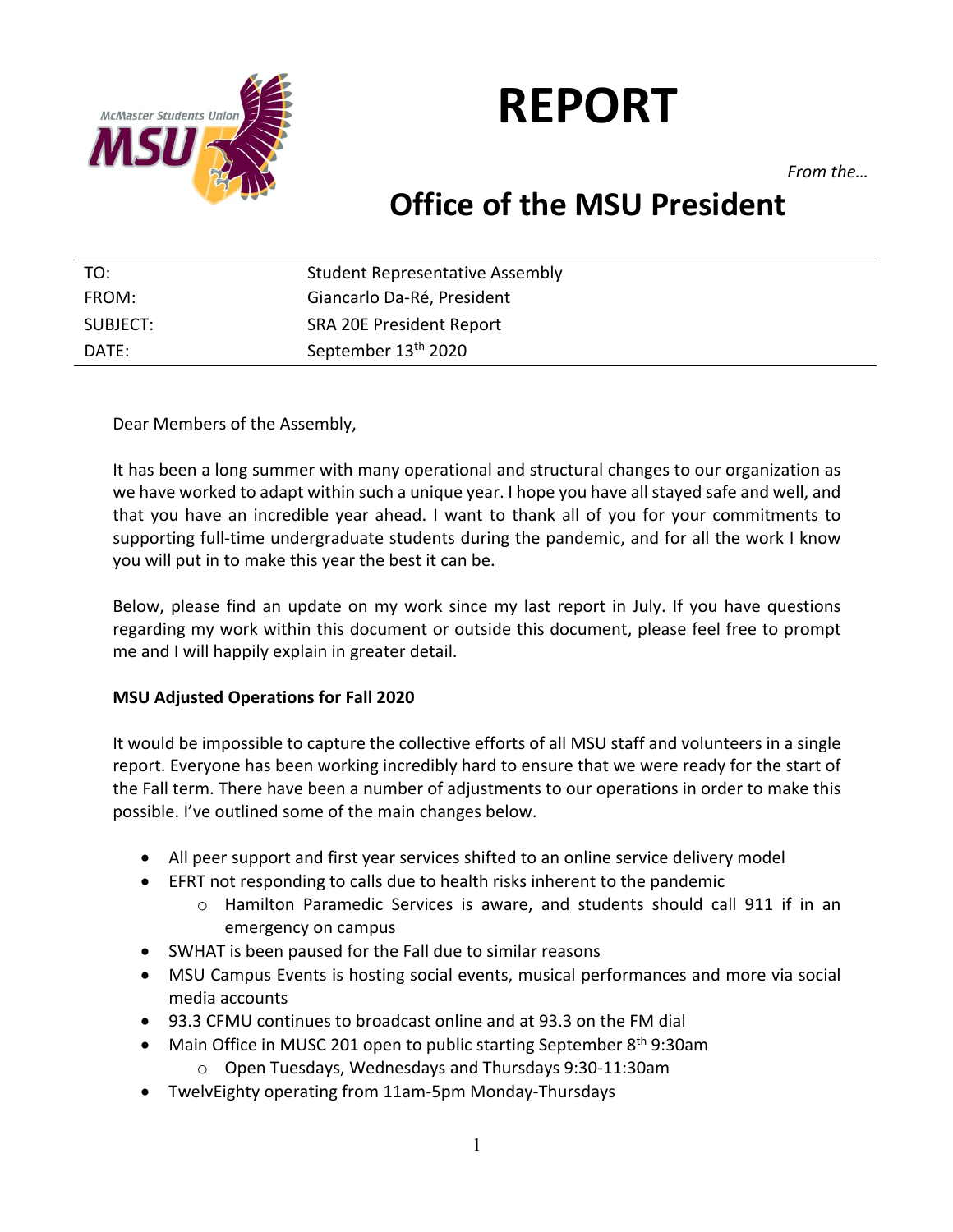- The Grind Café open from 8am-2pm Monday-Thursdays
- Union Market open 10am-5pm Monday-Thursdays, 10am-3pm Fridays
- Underground Media + Design open by appointment only
- Enhanced safety and cleaning protocols at all MSU locations
	- $\circ$  Partitions have been installed at points of front-line customer service and physical distancing signage visible on floors
- Temporary pause to the HSR bus pass, operations beginning January 1. 2021
- Health & Dental insurance plans fully operational as well as MSU Student Assistance Plan (SAP)
	- $\circ$  In response to the pandemic, opt-out option of insurance plans if out of the country (this year only)

# **Paused Bus Pass**

One of the largest changes made to the Fall term has been the temporary pause to the HSR bus pass. We have also received a number of questions regarding the process that took place to make this decision. I have outlined some context for this decision below.

The MSU tries to negotiate an opt-out agreement every time we meet to negotiate with the city for the HSR pass. One reason for this is commuter students who pay each year for a bus pass that many of them never use. This year, we again tried to acquire an opt-out model for the Fall given the nature of this year, but unfortunately this request was unsuccessful. This left our only options to be charging all students or no students. It was decided that we could not justify charging students living outside of the GTA, Ontario and Canada for a Fall bus pass that they who would not be able to use.

This is understandably frustrating for anyone who was hoping to use the bus pass at the discounted rate through the MSU agreement. For this reason, the MSU submitted a delegation to City Council for a meeting in mid-August requesting that they create a post-secondary student monthly pass, similar to the high school students and senior rates which are much lower than the adult pass. While Mohawk submitted a similar delegation to the MSU which increased the demand for a student rate during the pandemic, City Council ultimately denied our requests.

### **Health & Dental Insurance Coverage**

Another change this year has been to allow students that are living outside of the country to opt out of our insurance plans. This is due to the fact that many of the benefits are not available outside the country. We were very adamant on this change and we hope it helps our international students living out of the country. We are also planning for the possibility that some of our international students who opt out may return to campus in the Winter. In anticipation of this, we are working to create an opt-in option specifically available for international students who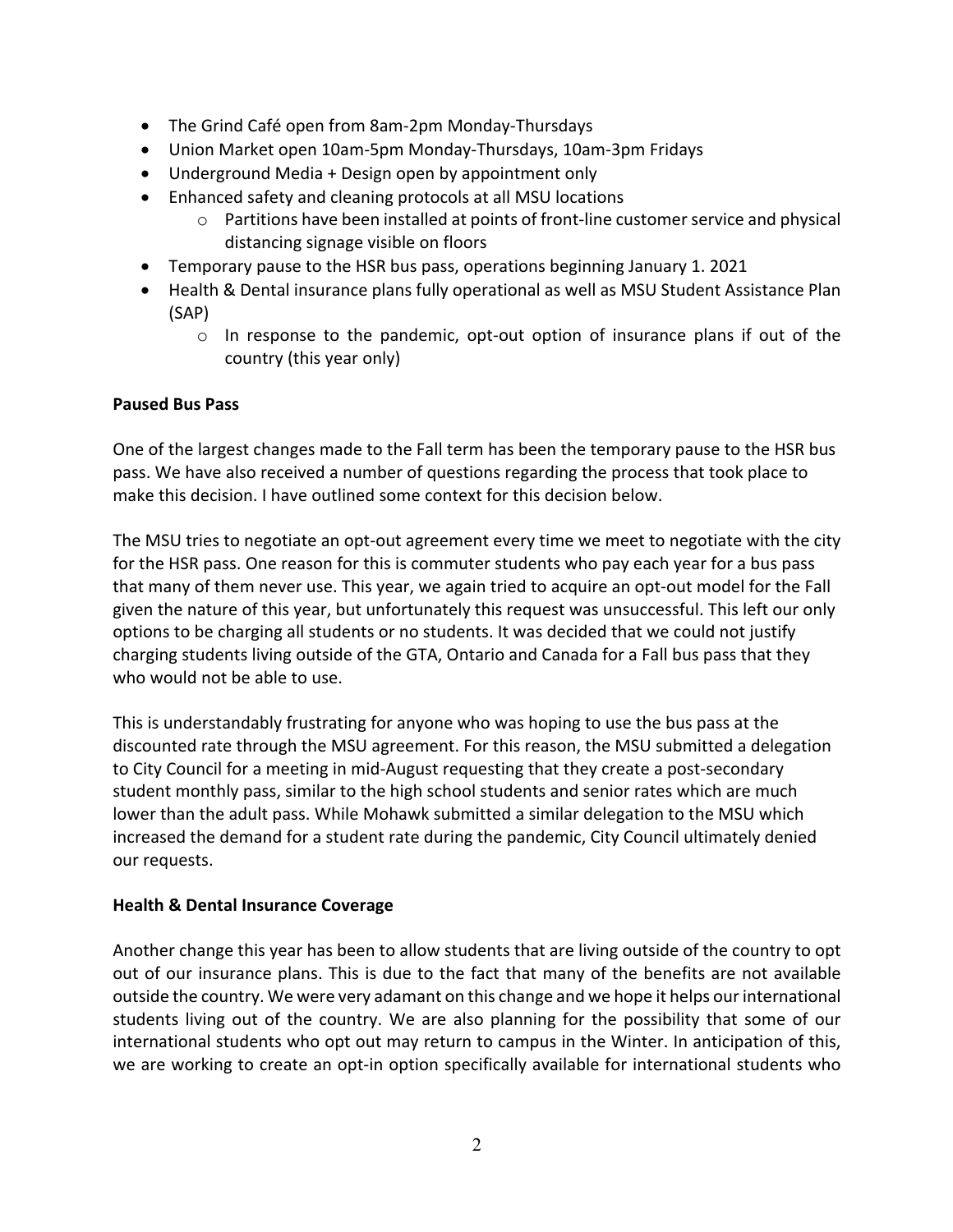opt-ed out and who will be able to use the benefits of the plan in the Winter and Summer. More details on this to come.

#### **Advocating for Mobile COVID Testing**

The closest COVID testing location to campus is currently at the Main Street West Urgent Care Centre. Their website mentions that both an appointment and referral are required; while both of these requirements can be secured by students, they increase the difficulty of students going to get a COVID test. In prioritizing the safety and wellbeing of surrounding neighborhoods to campus, I have voiced my support for a mobile COVID-19 testing center on or adjacent to campus. This is already being done at Western University to ensure that it is easy for anyone near campus to get a test. We need to make it as easy as possible for students and community members to get a COVID test so as to decrease the chances of an outbreak. It is important that students and community members are getting tested for COVID rather than dismissing common flu or cold symptoms.

#### **Campus Community Communications & Preparation**

I have been working with the University on a communications strategy for the Fall term to ensure that we are promoting health and safety messaging to the McMaster community. They are using the hashtag #McMasterCares to unite a series of daily news articles, print posters, videos and website work over the month of September. I have been heavily pushing for this campaign to focus on providing tools for students and community members so that they can use them to ensure safety is a priority in their own lives. I believe this is more impactful and will be better received than simply telling individuals how to act. I have noticed increasing comments, articles and concerns from community members about the number of students returning to surrounding McMaster neighborhoods, and it is important to see students as the intelligent, responsible Hamilton community members that they are. Students are capable of making decisions for themselves that prioritize safety of the community, and it will be important to ensure that public messaging from the city and the university paint students as responsible community members.

Noticing that neither the University nor the city have accurate numbers for the percentage of students living in Hamilton, we put a 1-question survey in our email to all MSU members, asking where they will be studying from during the Fall. We are still accepting responses, but so far, of the 787 students that responded, 30% of respondents indicated that they would be studying in Hamilton.

### **Board of Directors Turnover**

One of the challenges our Board has faced this year is the turnover of Board members over the Summer. We have had the Vice-President (Administration) and Vice-President (Education) positions turn over, which has been an added challenge to the pandemic. While there has not been a VP by-election in recent MSU history, we have experienced one and are currently experiencing a second. It will take some time to get the new Board member up to speed after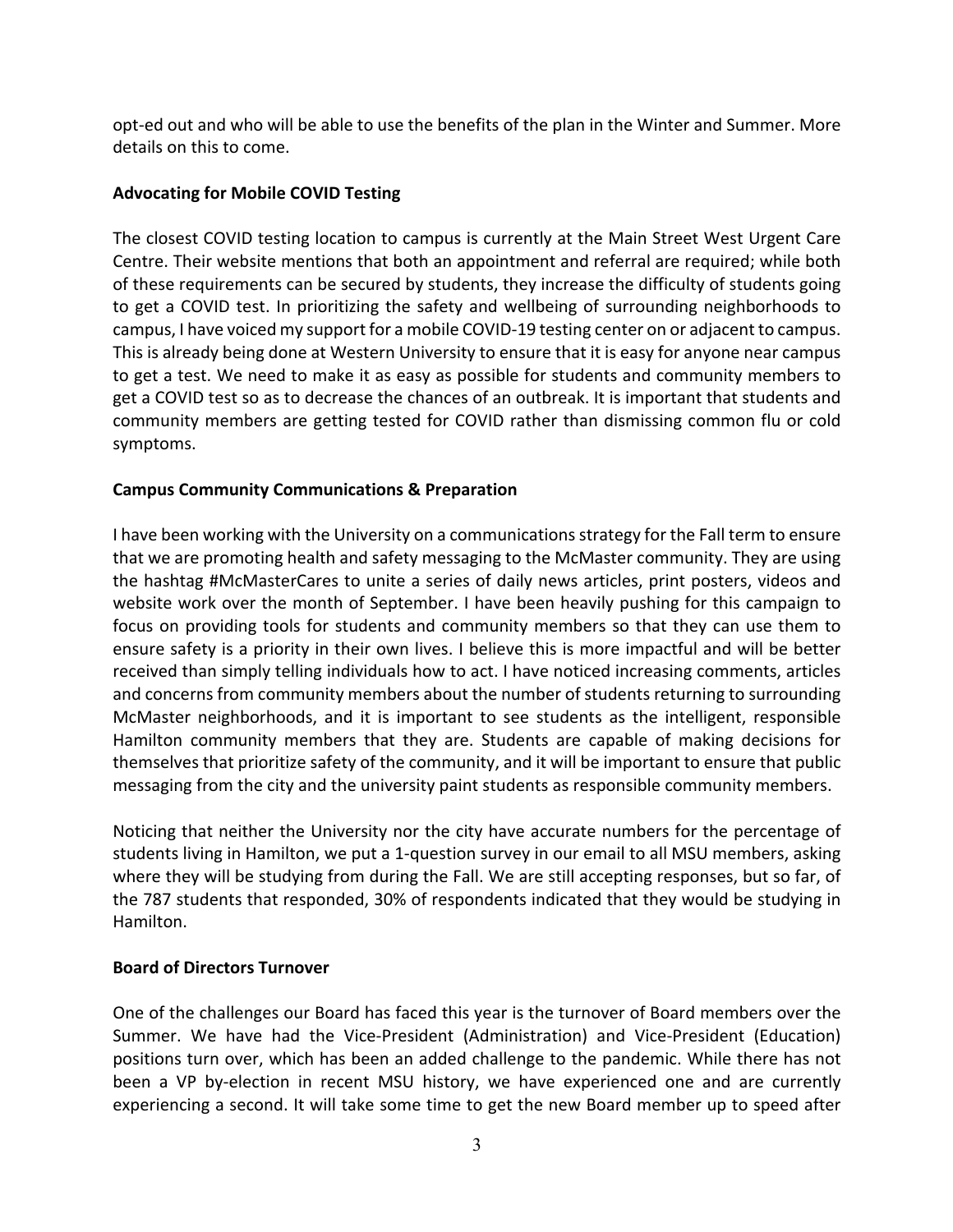they are elected, but we will be able to continue planning for the year and afterwards once there are four Board members again.

## **Sustainability Work**

One of my larger priorities has been Sustainability work on campus and within the Hamilton community. I also want to preface that Sustainability is an umbrella term, and we have been focusing on UN Sustainable Development Goals so as not to limit our work to Environmental Sustainability. I have outlined some of my major efforts in this work below.

- Drafting edits for the McMaster Sustainability Advisory Council terms of reference that anchor the work of the council in Sustainable Development Goals.
- Formalizing the work of the SRA Sustainability Education Committee so that there is a structure that can continue for years, operating under the Governance & Education portfolio of the MSU.
- Pushing forward conversations regarding water access on campus and campus plastic bottle bans, as well as improved recycling plans.
	- o Increasing water access on campus through residence bottle filling stations
	- o Plastic water bottle ban plan for Spring 2021, multi-year plan to eventually ban all plastic bottles. This multi-year plan will include improvements to our waste collection methods on campus.
- Recently joined accepted to sit on McMaster's Okanagan Committee.
- Discussing city long-term sustainability plans with Maureen Wilson, modelling after a Harvard study that shows the city financial consequences of less sustainable city transit strategies.

### **Zoom Statement Update**

After the Zoom statement was passed at the last SRA meeting in August, AVP UA Brittany Williams and I met with senior university administration to discuss next steps. We were able to emphasize the legitimate safety and security concerns from students with Zoom, and the University agreed to send a memo to all instructors that would outline safety considerations for different teaching and learning platforms. (Zoom was not one of the recommended platforms in this memo with regard to safety)

While instructors cannot be forced to use one platform or another, it is important that they consider safety concerns of various platforms before they decide which platform to use. There will also be more information from the University to students regarding online learning platform safety and security, which we expect to be shared through a diverse set of communication channels.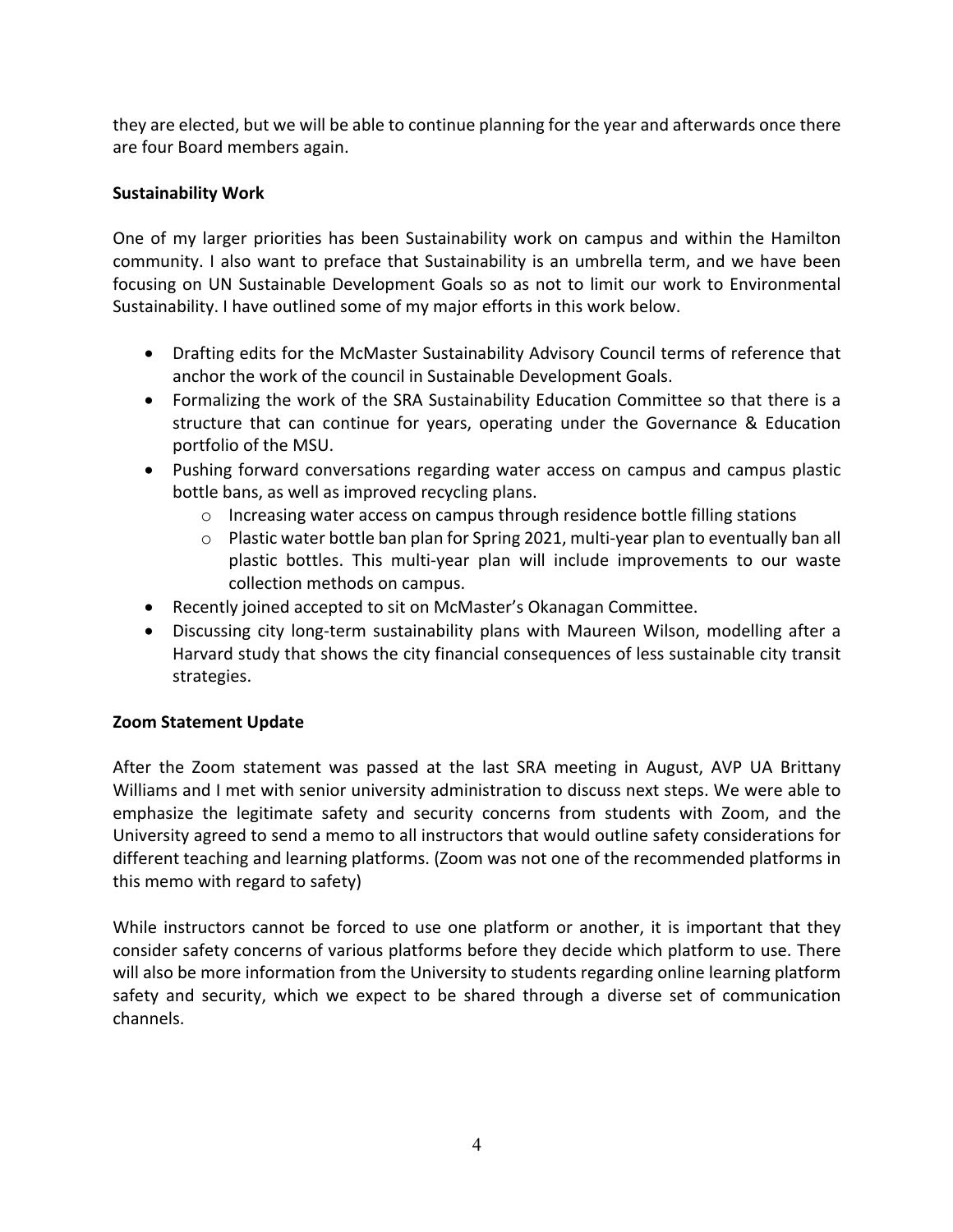#### **Defunding Police Systems**

Defunding police systems has been an advocacy priority this year for the MSU at different levels of government. At the university level, we have continued to have conversations with members of senior administration regarding McMaster's campus safety plan. More specifically, I have had numerous conversations with Arig al Shaibah (AVP E&I) as well as David Farrar (President) regarding these concerns. We also have had conversations with leadership at the GSA and CUPE 3906 to ensure that our advocacy is as strong as possible. At the municipal level, outgoing Vice-President (Education) and I have had conversations with Maureen Wilson regarding the defunding of HPS, and we have also sent in a letter of delegation on behalf of the MSU to Mayor Eisenberg and members of City Council voicing our support for the defunding of HPS. We also hosted a panel event that included Leo Johnson, Maureen Wilson, Shawn Hercules, Fawziyah Isah and me to discuss BLM and Defunding Police Systems. At the provincial level, the MSU signed on to a letter to Premier Ford calling on the Government of Ontario to 1. allocate funding to community-led public safety measures to make non-criminal incidental response the default to non-violent community calls in Ontario, and 2. to fund upstream, community-driven programs to reduce the need for incident response services and build healthier, safer communities in the first place.

The MSU will continue to push for change at each level of government regarding security and police systems and I look forward to strategizing with the new MSU Vice-President (Education) on this priority. This advocacy will undoubtedly continue past my term as President, and so I will ensure that we are setting up Boards after us to continue this advocacy in a way that is effective and that includes the voices of students.

### **Undergraduates of Canadian Research Intensive Universities**

I have been heavily involved in UCRU work this year, specifically working as the Social Media Coordinator and as a member of the Governance Committee. We have drastically improved our social media presence and are now on Facebook and LinkedIn as well as Instagram and Twitter. There has been great progress to formalize the organization this year and we are finished our preliminary rounds of editing for our terms of reference. This is a huge step as we must have this document in order to formalize the organization. Senior leadership at UCRU will be attending a future SRA meeting to provide information regarding the purpose of UCRU and the future direction of the organization. This will also be an opportunity for members of the assembly to ask questions regarding UCRU. Since UCRU is not formalized, there is no fee or official membership. In the future, if the MSU wishes to officially become a member of UCRU after it is formalized, there will be a vote by the assembly. UCRU has also submitted its 2021 Federal Budget Submission, with the main priorities listed below:

- 1. Make sections of the COVID-19 student support package permanent to ensure students transition smoothly into the workforce.
	- a. Invest \$1.8 billion dollars per year to implement a 2-year grace period on all federal student loans for new graduates.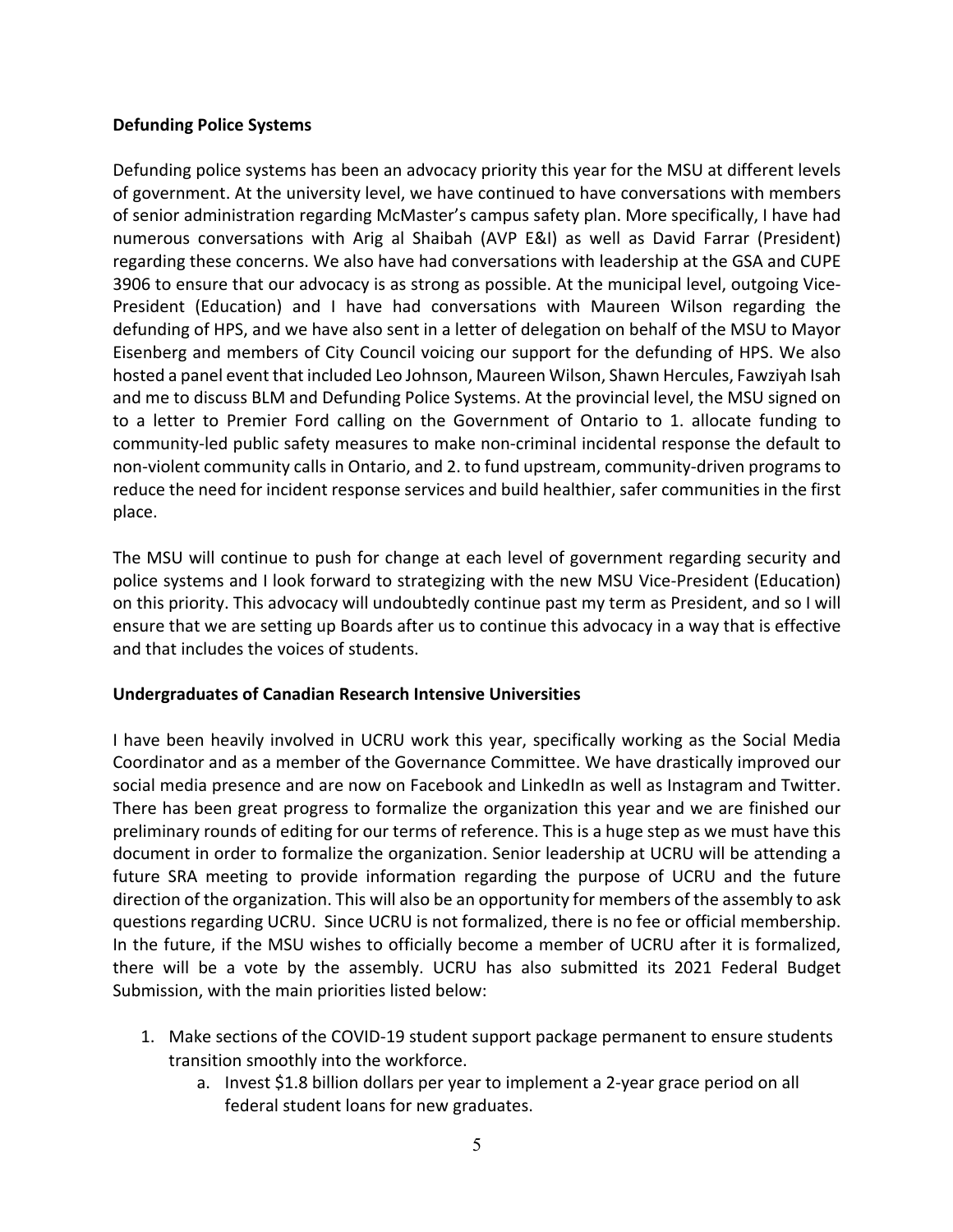- b. Increase the 2019 Canada Student Grants by \$1200 per student for the 2021 federal budget.
- 2. Make \$20 million available to support Student Work Placement Program opportunities for both international and domestic students.
- 3. Invest \$15 million per year to expand the Undergraduate Student Research Awards Program to 3,400 students annually in health, humanities, and social science research, with priority given to projects that fulfill a 'future global challenge' as identified by the SSHRC.
- 4. Invest an additional \$100 million in funding to support Indigenous reconciliation initiatives, especially on university campuses through the Indigenous Languages and Cultures Program.
- 5. Ensure high-speed internet is accessible for all Canadians by 2030 and reduce the costs associated with cell and wireless services by 25 percent.

### **Course Waitlists Concerns**

There have been a number of concerns over recent years regarding course waitlists. Many McMaster courses do not have a waitlist option, meaning students do not know when a seat is open for courses. Not to mention, when there is a seat available for a course that a student is interested in, there is no way for that student to be notified of the seat availability. This is understandably frustrating for students and these concerns have been voiced to a number of senior student and university leaders over past years. While the course waitlist pilot initiative in 2018 was deemed unsuccessful, it is important to continue pushing for this priority so that it is fair for students to who wish to fill seats once they become available, and so that mental stress can be alleviated from students when they are waiting to see if a seat will open for a course they are interested in. I have had conversations with the Dean of Students as well as the Vice-Provost (Faculty) regarding these concerns, and I am working with the Vice-Provost (Faculty) to address this concern in our long-term teaching & learning strategy. Students should be able to access a course if they are eligible to take it, and so ideally in the future, there is no need for a waitlist option because there is room in the course for anyone who wishes to take it. In the meantime, I am also working with the MSU AVP UA to continue pushing for short-term solutions that include a waitlist option given that these waitlists are common at other universities already.

### **Clubs Accounting Improvements**

Over the past couple of months, I have been working with our Vice-President (Finance), HR Generalist and Clubs Administrator to ensure that our clubs can efficiently transition to an internal accounting system for our finances. While there were some hiccups along the way, we have been largely successful with the transition.

### **Ombuds Work**

I have been working diligently to get the updated terms of reference for Ombuds completed over the summer months. Pending approval from the University, they are complete and just requiring